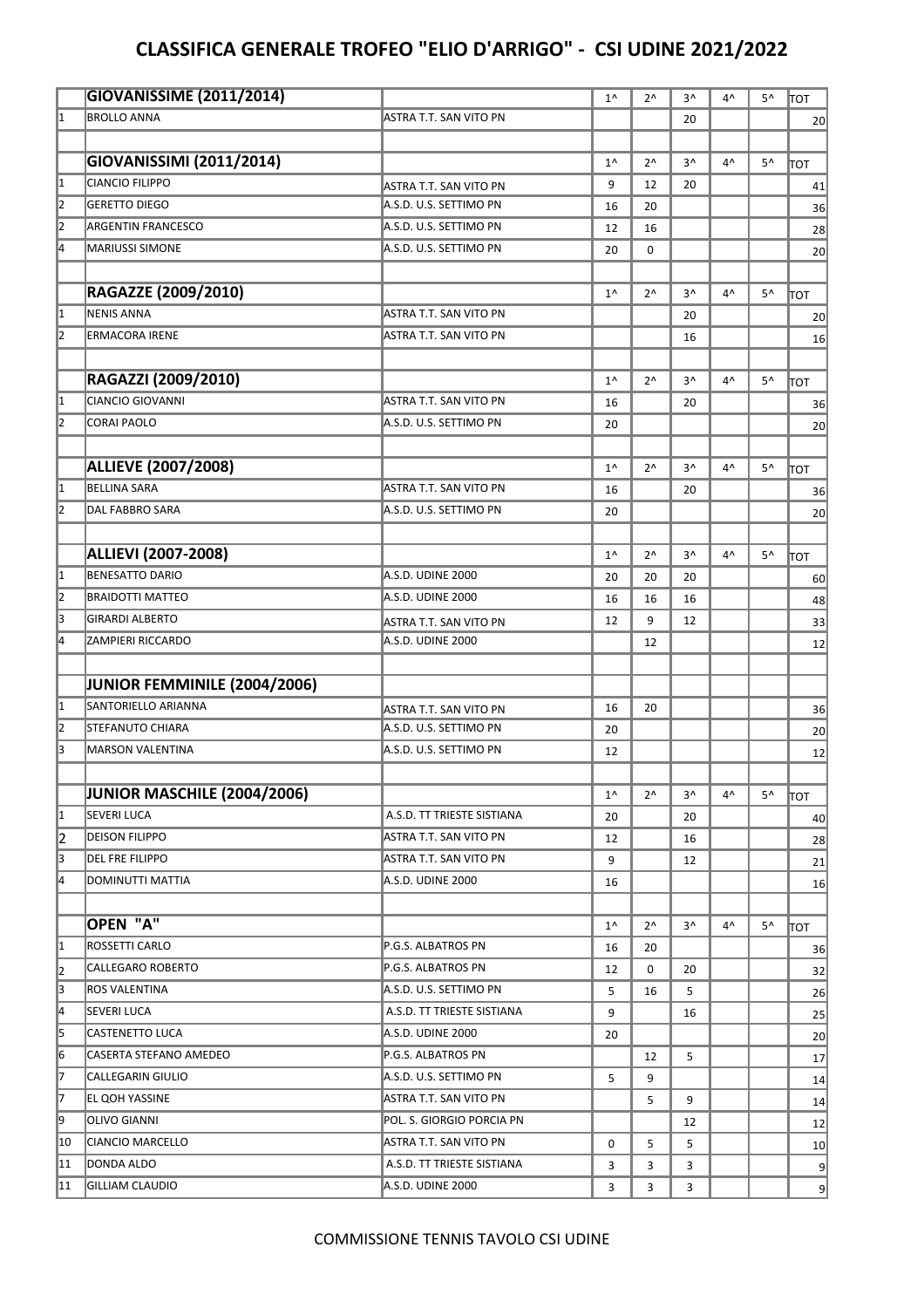## **CLASSIFICA GENERALE TROFEO "ELIO D'ARRIGO" - CSI UDINE 2021/2022**

| 13 | PETRIS MARCO               | ASTRA T.T. SAN VITO PN     | 3            | 5            |              |    |    | 8               |
|----|----------------------------|----------------------------|--------------|--------------|--------------|----|----|-----------------|
| 14 | JELEN MARCO                | A.S.D. TT TRIESTE SISTIANA | 3            | 3            |              |    |    | 6               |
| 14 | CASTALDO LUCA              | A.S.D. UDINE 2000          | 3            |              | 3            |    |    | 6               |
| 14 | PRESSACCO ALESSANDRO       | A.S.D. UDINE 2000          |              | 3            | 3            |    |    | 6               |
| 14 | <b>TUAN GIUSEPPE</b>       | A.S.D. TT TRIESTE SISTIANA |              | 3            | 3            |    |    | 6               |
| 18 | <b>ZANOT MAURIZIO</b>      | A.S.D. U.S. SETTIMO PN     | 5            |              |              |    |    | 5               |
| 18 | DAL FABBRO MARCO           | A.S.D. U.S. SETTIMO PN     | 5            |              |              |    |    | 5               |
| 18 | ELLERANI EDOARDO           | ASTRA T.T. SAN VITO PN     |              | 5            |              |    |    | 5               |
| 18 | <b>IUDICELLI SIMONE</b>    | A.S.D. UDINE 2000          |              |              | 5            |    |    | 5               |
| 22 | VAL STEFANO                | P.G.S. ALBATROS PN         | 3            |              |              |    |    | 3               |
| 22 | DAL FABBRO ALESSANDRO      | A.S.D. U.S. SETTIMO PN     | 3            |              |              |    |    | 3               |
| 22 | LONGO CARLO                | A.S.D. TT TRIESTE SISTIANA | 3            |              |              |    |    | 3               |
| 22 | DE BERARDINIS SAMUEL       | A.S.D. UDINE 2000          | 0            |              | 3            |    |    | 3               |
| 26 | PILOTTO STEFANO            | A.S.D. TT TRIESTE SISTIANA | 0            |              |              |    |    | $\Omega$        |
|    |                            |                            |              |              |              |    |    |                 |
|    | OPEN "B"                   |                            | $1^{\wedge}$ | $2^{\wedge}$ | $3^{\wedge}$ | 4^ | 5^ | TOT             |
| 1  | PISANI PAOLO               | ASTRA T.T. SAN VITO PN     |              | 20           | 20           |    |    | 40              |
| 2  | DI GIUSTO ANDREA           | A.S.D. UDINE 2000          | 16           | 9            | 5            |    |    | 30              |
| l3 | ACONE MAURIZIO             | A.S.D. TT TRIESTE SISTIANA | 20           | 5            | 3            |    |    | 28              |
| 14 | DOMINUTTI SIMONE           | A.S.D. UDINE 2000          | 5            | 3            | 16           |    |    | 24              |
| 5  | <b>COZZARINI MARIANO</b>   | ASTRA T.T. SAN VITO PN     | 3            | 5            | 9            |    |    | 17              |
| 5  | VIDAL DAMIANO              | A.S.D. U.S. SETTIMO PN     |              | 16           |              |    |    | 16              |
| 6  | CAMBI LUCA                 | A.S.D. TT TRIESTE SISTIANA | 9            |              | 5            |    |    | 14              |
| 17 | <b>BIANCHIN MAURO</b>      | P.G.S. ALBATROS PN         | 12           |              |              |    |    | 12              |
| 17 | SCHIMBESCHI MARIAN         | POL. S. GIORGIO PORCIA PN  |              | 12           |              |    |    | 12              |
| 17 | <b>IMMUNE COSIMO</b>       | A.S.D. TT TRIESTE SISTIANA | 0            |              | 12           |    |    | 12              |
| 10 | <b>ROJAS DANIEL</b>        | A.S.D. UDINE 2000          | 3            | 5            | 3            |    |    | 11              |
| 11 | MERAFINA GIOVANNI          | A.S.D. UDINE 2000          | 3            | 5            | 1            |    |    | 9               |
| 11 | CASUCCI PIERGIOVANNI       | POL. S. GIORGIO PORCIA PN  | 3            | 3            | 3            |    |    | 9               |
| 11 | SCORPIO ENZO               | POL. S. GIORGIO PORCIA PN  | 3            | 3            | 3            |    |    | 9               |
| 14 | DE BERARDINIS MARCO        | ASTRA T.T. SAN VITO PN     | 5            | 3            | 0            |    |    | 8               |
| 14 | BORME GIUSEPPE             | A.S.D. TT TRIESTE SISTIANA |              | 3            | 5            |    |    | 8               |
| 16 | <b>BORTOLUSSI NICOLO</b>   | ASTRA T.T. SAN VITO PN     | 3            |              | 3            |    |    | $6 \mid$        |
| 16 | <b>SPORTIELLO VINCENZO</b> | A.S.D. TT TRIESTE SISTIANA | 3            | $\mathbf 0$  | 3            |    |    | 6               |
| 18 | DAPRETTO STEFANO           | A.S.D. TT TRIESTE SISTIANA | 5            |              |              |    |    | $5\overline{)}$ |
| 18 | <b>STEFANUTO CHIARA</b>    | A.S.D. U.S. SETTIMO PN     | 5            |              |              |    |    | 5               |
| 18 | <b>GIUSTI CARLO</b>        | ASTRA T.T. SAN VITO PN     |              |              | 5            |    |    | 5               |
| 21 | <b>FABRETTO DARIO</b>      | ASTRA T.T. SAN VITO PN     | $\mathbf{1}$ | 3            |              |    |    | 4               |
| 21 | <b>TREVISAN ALBERTO</b>    | A.S.D. TT TRIESTE SISTIANA | $\mathbf{1}$ |              | 3            |    |    | 4               |
| 23 | DINU RELU                  | POL. S. GIORGIO PORCIA PN  | 3            |              |              |    |    | 3               |
| 23 | INFANTI DENIS              | A.S.D. U.S. SETTIMO PN     |              | 3            |              |    |    | 3               |
| 23 | OLIVO ANDREA               | POL. S. GIORGIO PORCIA PN  |              | 3            |              |    |    | 3               |
| 23 | <b>BRANDMAYR ALOIS</b>     | A.S.D. TT TRIESTE SISTIANA |              | 3            | 0            |    |    | 3               |
| 23 | MOSCATELLI ROBERTO         | A.S.D. TT TRIESTE SISTIANA |              | 3            |              |    |    | 3               |
| 23 | <b>BULIGATTO DIEGO</b>     | A.S.D. TT TRIESTE SISTIANA |              |              | 3            |    |    | 3               |
| 29 | STOJANOVIC SINISA          | A.S.D. UDINE 2000          | $\mathbf{1}$ |              |              |    |    | $\mathbf{1}$    |
| 29 | SACILOTTO GABRIELE         | A.S.D. UDINE 2000          | $\mathbf{1}$ |              |              |    |    | $1\vert$        |
| 29 | MARRACINO GIANPIERO        | A.S.D. UDINE 2000          | $\mathbf{1}$ |              |              |    |    | $\mathbf{1}$    |
| 18 | GIUSTI STEFANO             | ASTRA T.T. SAN VITO PN     |              |              | $\mathbf{1}$ |    |    | $\mathbf{1}$    |
| 32 | CORAI MAURIZIO             | A.S.D. U.S. SETTIMO PN     | 0            |              | 0            |    |    | $\Omega$        |
|    |                            |                            |              |              |              |    |    |                 |